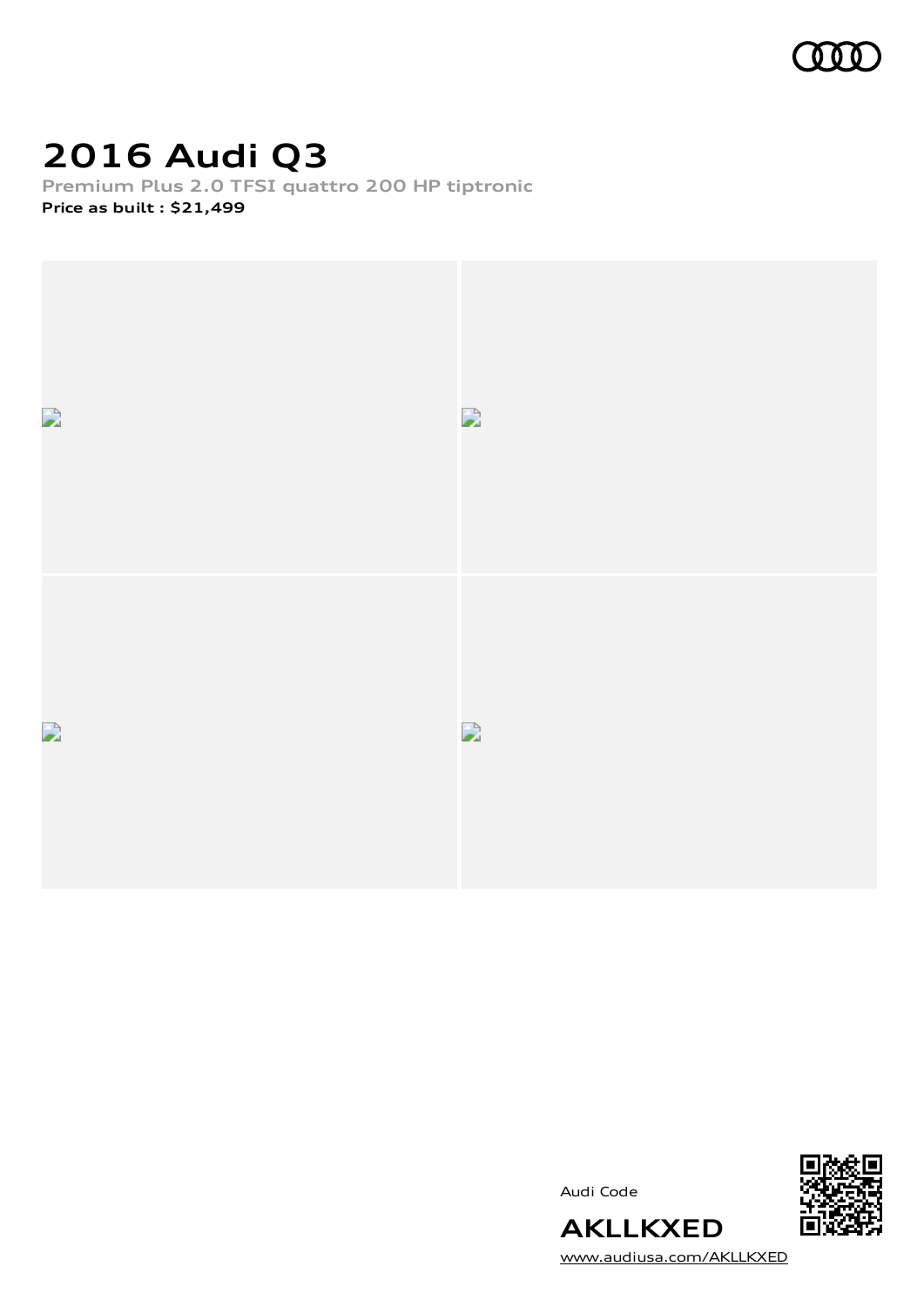## **Summary**

### **Audi 2016 Audi Q3** Premium Plus 2.0 TFSI quattro 200 HP tiptronic

**Price as buil[t](#page-9-0)** \$21,499

### **Exterior colour**

Mythos Black metallic

### $\overline{\phantom{a}}$

### **Further Information**

|                 | No           |
|-----------------|--------------|
| Mileage         | 70,240 miles |
| Type of vehicle | Used car     |

**Warranty**

### **Interior colour**

Seats rock gray Dashboard black-rock gray Carpet black Headliner lunar silver

### **Technical Specifications**

| Engine type                  | Four-cylinder                                 |
|------------------------------|-----------------------------------------------|
| stroke                       | Displacement/Bore and 1,984/82.5 x 92.8 cc/mm |
| Torque                       | 207 @ 1,700 - 5,000 lb-ft@rpm                 |
| Top track speed              | 130 mph mph                                   |
| Acceleration (0 - 60<br>mph) | 8.2 sec. seconds                              |
| Recommended fuel             | Premium                                       |

**Audi Code** AKLLKXED

**Your configuration on www.audiusa.com** [www.audiusa.com/AKLLKXED](https://www.audiusa.com/AKLLKXED)

**Commission number** 36b556330a0e09af44c3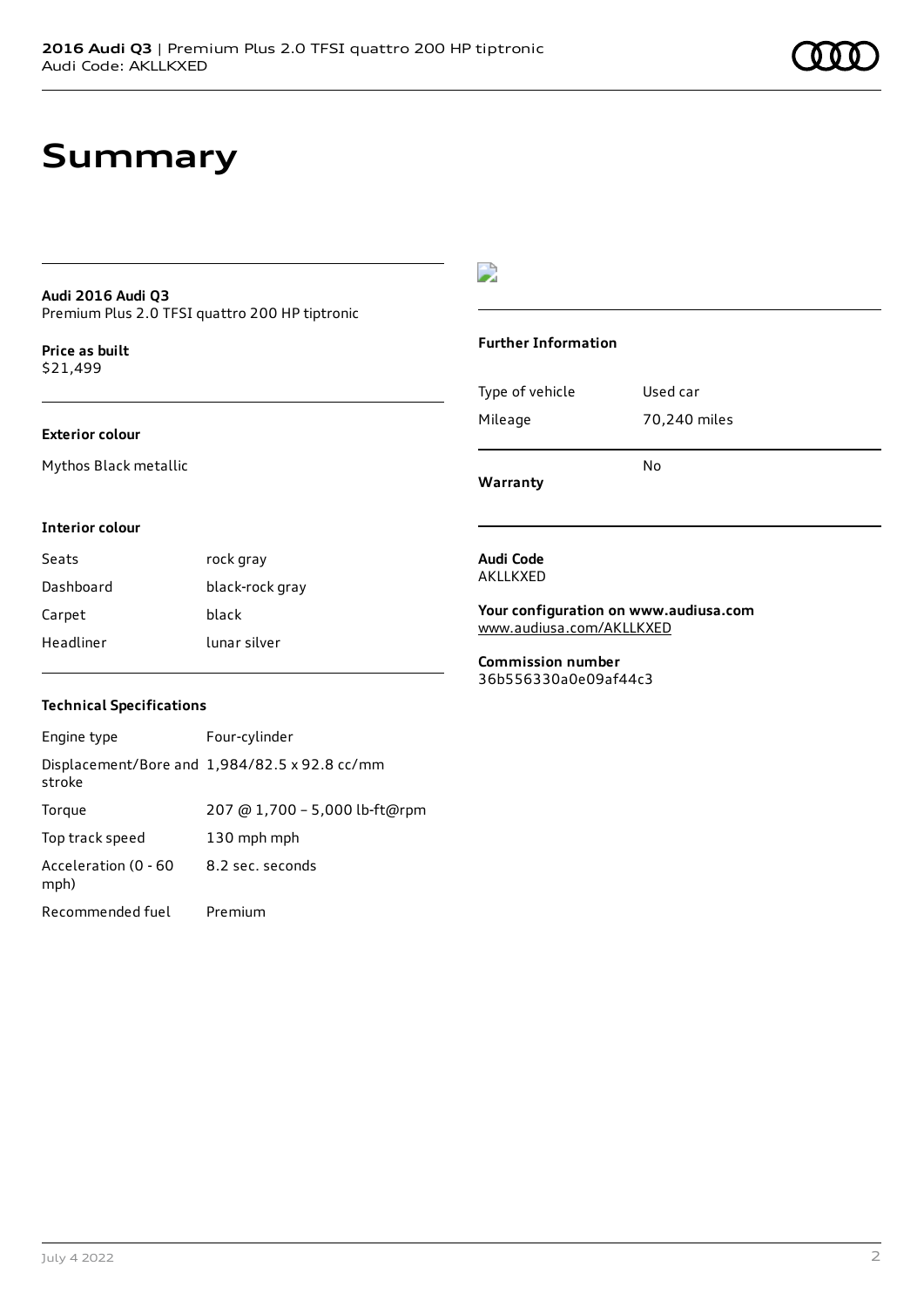# **Equipment**

Mythos Black metallic

19" 5-double-spoke Offroad design wheels with 255/40 all-season tires

Technology package

Black cloth headliner

Power trunk open/close and hands-free release

Balsamic Brown Walnut Wood inlays

Color driver information system

HD Radio™ Technology

Audi side assist

BLUETOOTH® wireless technology preparation for mobile phone







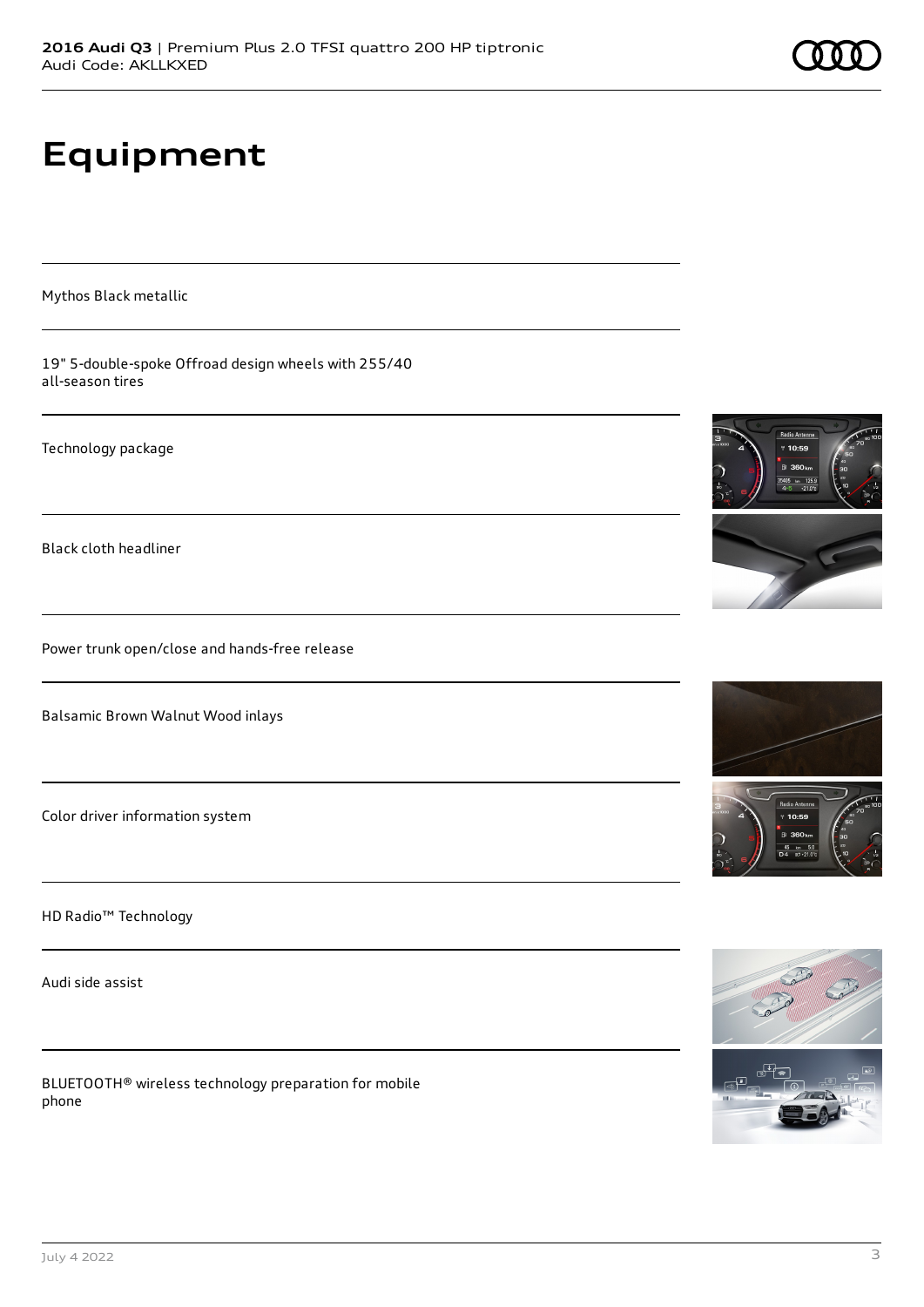# **Standard features**

### **Safety and Security**

| Front passenger airbags with passenger<br>airbag deactivation switch              |
|-----------------------------------------------------------------------------------|
| Electronic stabilisation control (ESC)                                            |
| Electromechanical parking brake                                                   |
| Cruise control with coast, resume and<br>accelerate features                      |
| Tire-pressure monitoring system                                                   |
| Head/thorax side airbags                                                          |
| Light / rain sensor                                                               |
| Audi advanced key - keyless start, stop and<br>entry                              |
| ISOFIX child seat mounting and Top Tether<br>anchorage point for outer rear seats |
|                                                                                   |

| <b>Interior</b> |                                                                               |
|-----------------|-------------------------------------------------------------------------------|
| QE5             | Storage package and luggage compartment<br>package                            |
| 3FU             | Panoramic sunroof                                                             |
| 7M0             | Plastic door sill trims                                                       |
| 9 A K           | Automatic dual-zone climate control                                           |
| 41 7            | Auto-dimming interior mirror with compass                                     |
| QQ1             | Illumination for interior door handles, air<br>vent controls, front footwells |
| 1 XW            | Three-spoke multifunction steering wheel                                      |
| 6E3             | Front center armrest                                                          |
| 7F <sub>9</sub> | Leather gearshift knob                                                        |
| 3 <sub>NU</sub> | Load-through facility                                                         |
| N1F             | Leather seating surfaces                                                      |
| 4A3             | Heated front seats                                                            |

### **Exterior**

| 0PO             | Dual exhaust outlets                             |
|-----------------|--------------------------------------------------|
| 1D8             | Provision for towing bracket                     |
| 6XD             | Power-adjustable heated exterior side<br>mirrors |
| 1S1             | Car jack                                         |
| 3S1             | Aluminum roof rails                              |
| 5]1             | Rear roof spoiler                                |
| 8IH             | Xenon plus                                       |
| 803             | Automatic headlight leveling                     |
| 8TB             | Rear fog lights                                  |
| HT <sub>2</sub> | 19" 255/40 all-season tires                      |
| 8SL             | LED taillights                                   |
| 4KF             | Privacy glass                                    |

#### **Infotainment and Driver Assistance**

| UG5 | Hill descent assist  |
|-----|----------------------|
| UF7 | Audi music interface |
| 9VD | Audi sound system    |
| OH1 | Voice control        |

4ZB High-gloss package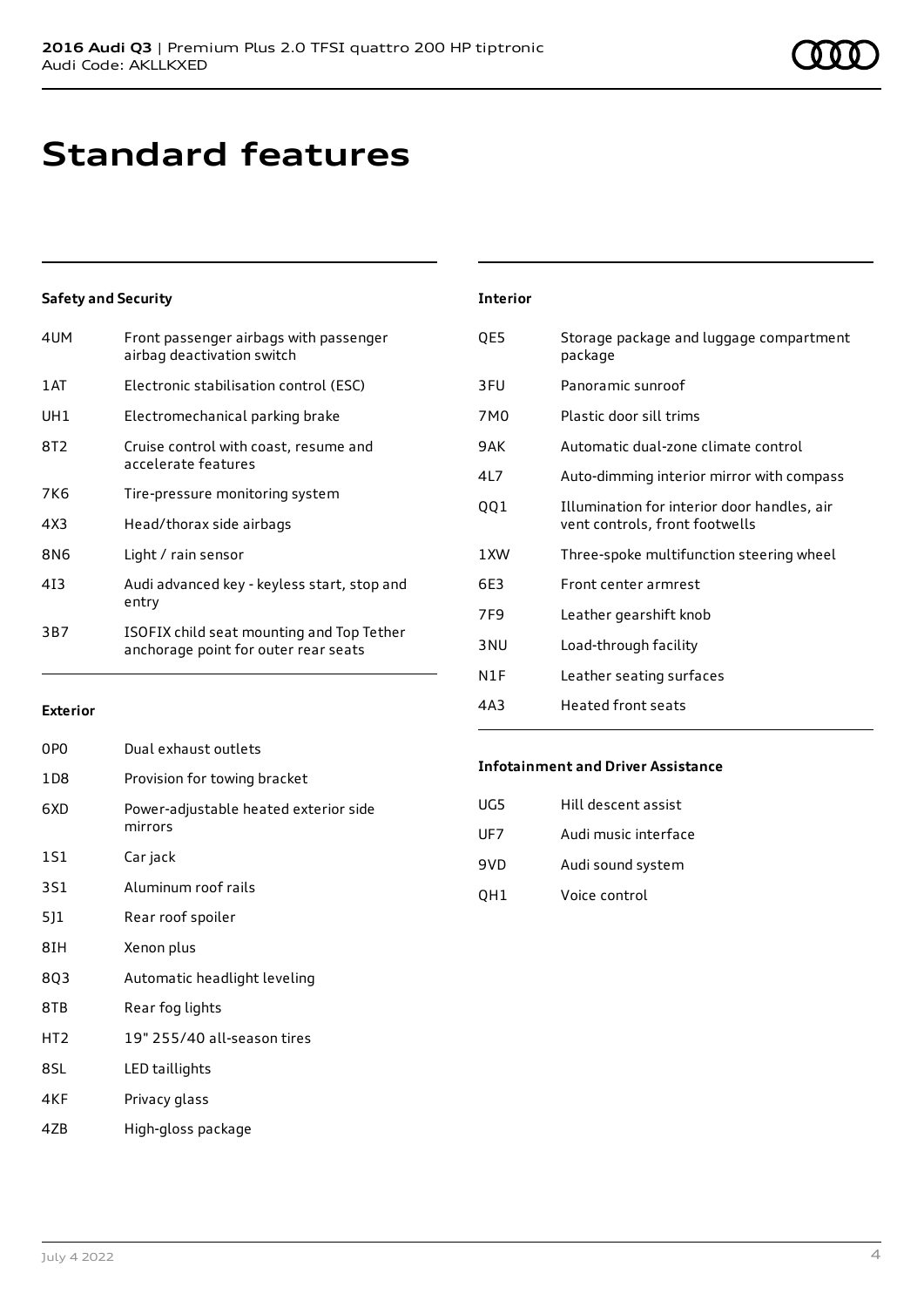# **Dealer remarks**

2016 Audi Q3 Premium Plus Quattro with Technology Package, Power Tailgate, 19" Wheels and much more. Sewell Audi of North Houston is proud to offer this local trade in as one of our Sewell Pre-Owned units for sale. These Vehicles have gone through our entire reconditioning process including our used vehicle inspection that will be given to you prior to purchase. All of our vehicles are inspected by our certified Technicians. Also, benefit from our complimentary car washes, and complimentary valet at Market Street and City Center. Please contact one our sales associates for more information at 281-586-1000.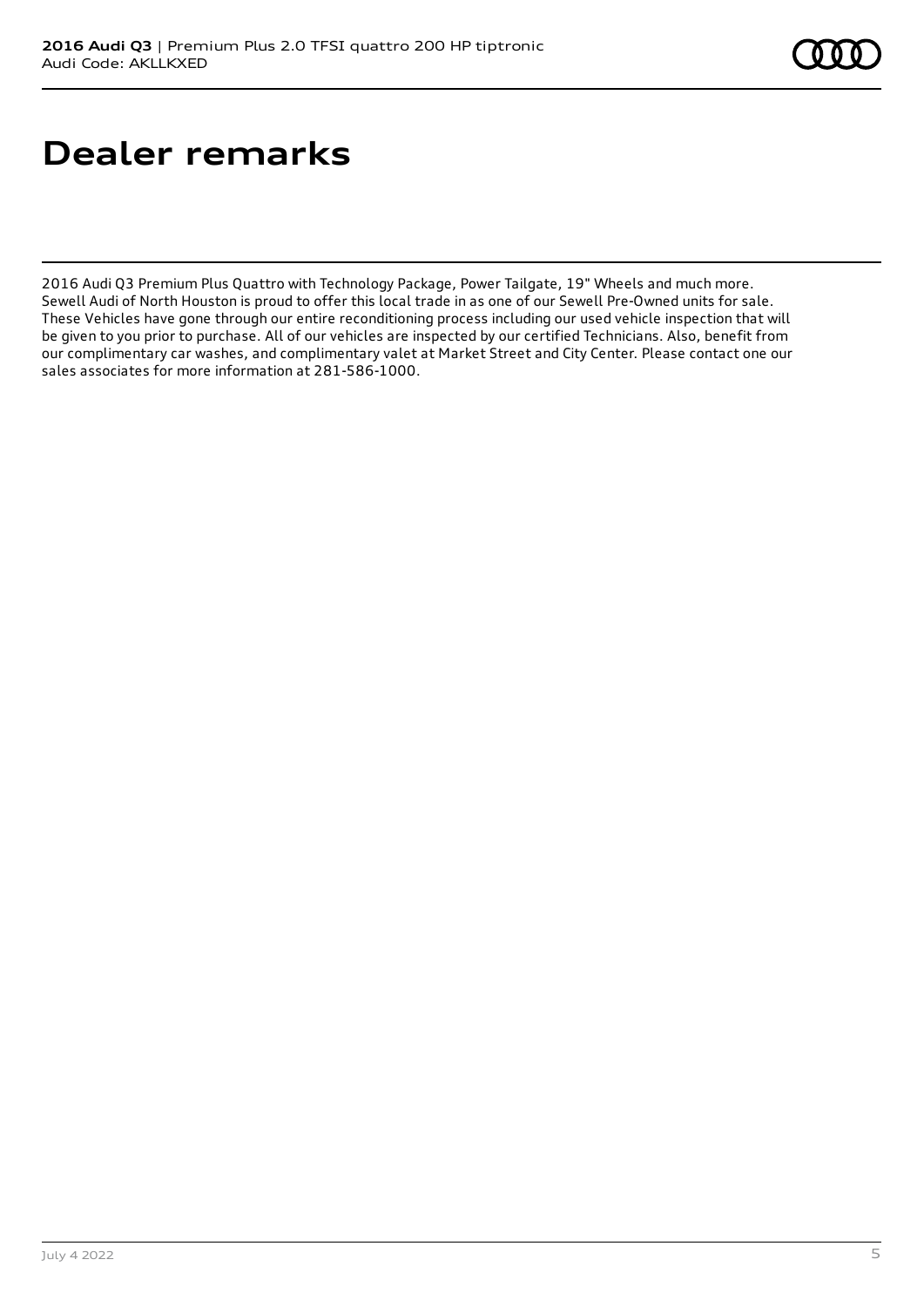# **Technical Specifications**

#### July 4 2022 6

### **(1/2)**

| Engine type                                 | Four-cylinder                                 |
|---------------------------------------------|-----------------------------------------------|
| Acceleration (0 - 60<br>mph)                | 8.2 sec. seconds                              |
| Engine block                                | Cast-iron                                     |
| Induction/fuel injection Turbocharged/TFSI® |                                               |
| Cylinder head                               | Aluminum-alloy                                |
| Max. output ps/hp                           | 200 @ 5,100 - 6,000 @ rpm                     |
| stroke                                      | Displacement/Bore and 1,984/82.5 x 92.8 cc/mm |
| Top track speed                             | 130 mph mph                                   |
| Torque                                      | 207 @ 1,700 - 5,000 lb-ft@rpm                 |
| Valvetrain                                  | 16-valve DOHC                                 |

### **Transmission | Drivetrain**

| Gear ratios: 6th         | 0.688                                                                                                    |
|--------------------------|----------------------------------------------------------------------------------------------------------|
| Gear ratios: Final Drive | ΝA                                                                                                       |
| Gear ratios: 4th         | 1.164                                                                                                    |
| Transmission             | Six-speed Tiptronic <sup>®</sup> automatic<br>transmission with quattro <sup>®</sup> all-<br>wheel drive |
| Gear ratios: 5th         | 0.860                                                                                                    |
| Gear ratios: 2nd         | 2.303                                                                                                    |
| Gear ratios: 3rd         | 1.556                                                                                                    |
| Gear ratios: Reverse     | 3.422                                                                                                    |
| Gear ratios: 1st         | 3.949                                                                                                    |

| <b>Steering</b>                            |                                                                   |
|--------------------------------------------|-------------------------------------------------------------------|
| Steering type                              | Electromechanical power steering<br>system                        |
| Turning diameter, curb- 38.7 ft<br>to-curb |                                                                   |
| Steering ratio                             | 16.4:1                                                            |
| Suspension                                 |                                                                   |
| Front axle                                 | MacPherson strut front suspension                                 |
| Rear axle                                  | Four-link rear suspension                                         |
| <b>Brakes</b>                              |                                                                   |
| <b>Front brakes</b>                        | 12.3 (ventilated disc) in                                         |
| Rear brakes                                | 11.1 (solid disc) in                                              |
| <b>Body</b>                                |                                                                   |
| Material                                   | Fully galvanized steel unibody with<br>aluminum hood and tailgate |
| Corrosion protection                       | Multistep anti-corrosion protection                               |
| <b>Warranty   Maintenance</b>              |                                                                   |
| Warranty                                   | 4-year/50,000-mile new vehicle<br>limited warranty                |
| Maintenance                                | 12-month/5,000-mile (whichever<br>occurs first) NO CHARGE first   |

scheduled maintenance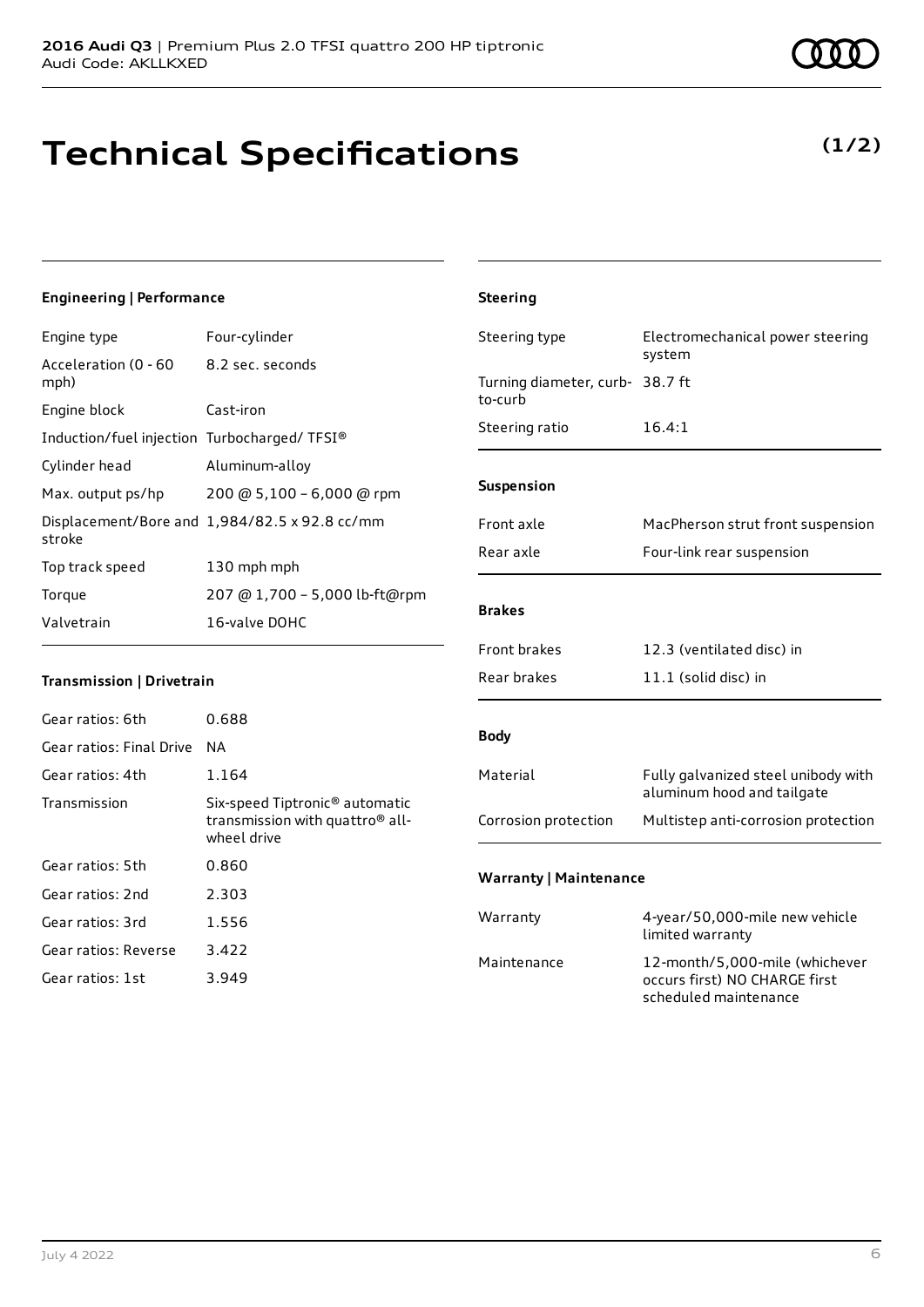## **Technical Specifications**

### **Exterior Measurements**

| Height                           | 62.6 in   |
|----------------------------------|-----------|
| Overall width without<br>mirrors | $72.1$ in |
| Length                           | 172.8 in  |
| Wheelbase                        | 102.5 in  |
| Drag coefficient                 | 0.32 Cw   |
| Overall width with<br>mirrors    | 79.5 in   |
| Track rear                       | $61.2$ in |
| <b>Track front</b>               | $61.1$ in |
| Curb weight                      | 3,682 lb  |

### **Interior measurements**

| Seating capacity                          | 5                      |
|-------------------------------------------|------------------------|
| Shoulder room, rear                       | 53.6 in                |
| Head room with front<br>sunroof           | 37.0 in                |
| Leg room, rear                            | $31.1$ in              |
| Shoulder room, front                      | 55.8 in                |
| Head room with rear<br>sunroof            | 37.4 in                |
| Leg room, front                           | 40.0 in                |
| Cargo volume, rear<br>seatbacks up/folded | 16.7/48.2 cu ft, cu ft |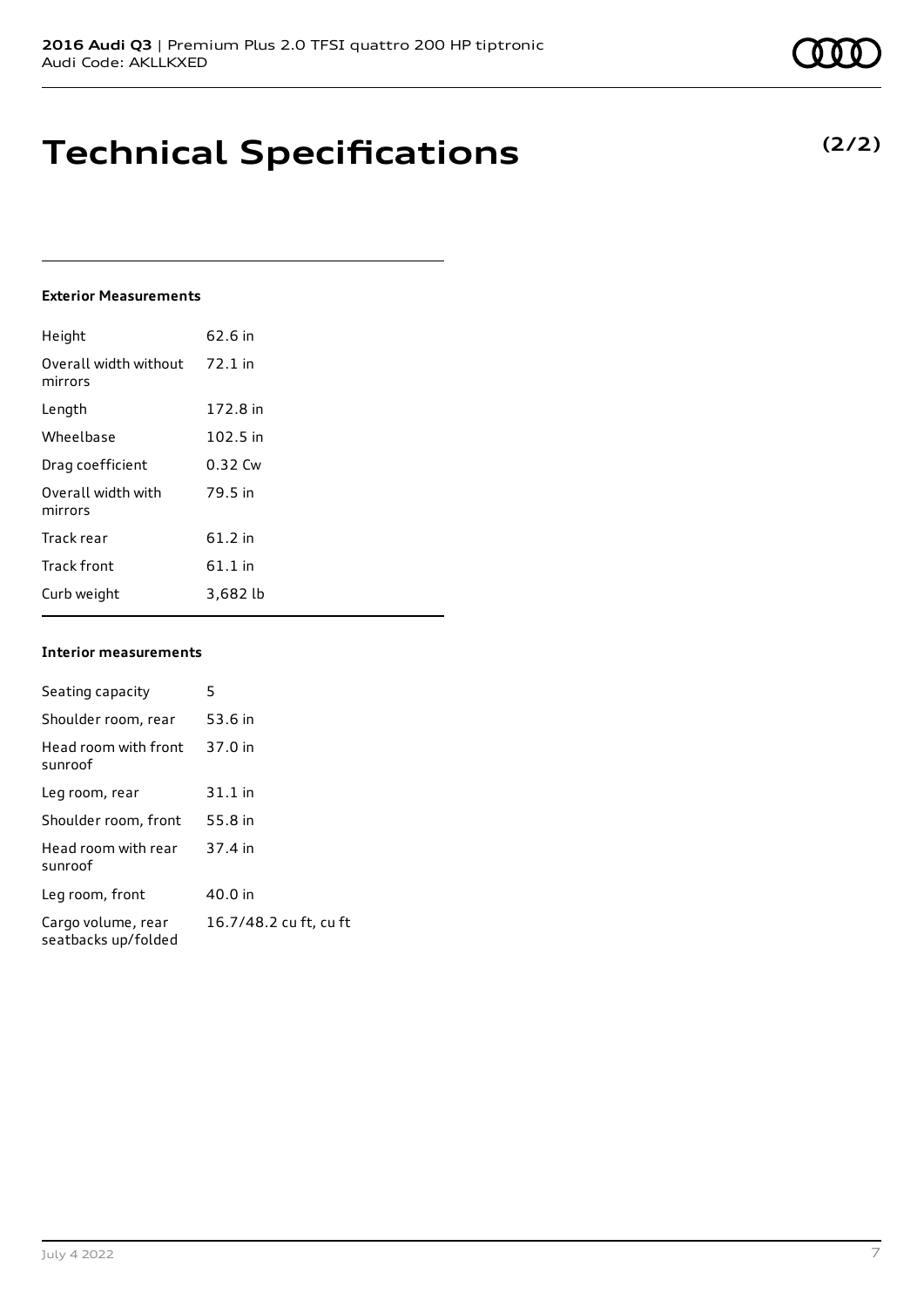### **Consumption- and emission**

**Consumption by NEDC**

combined 23 mpg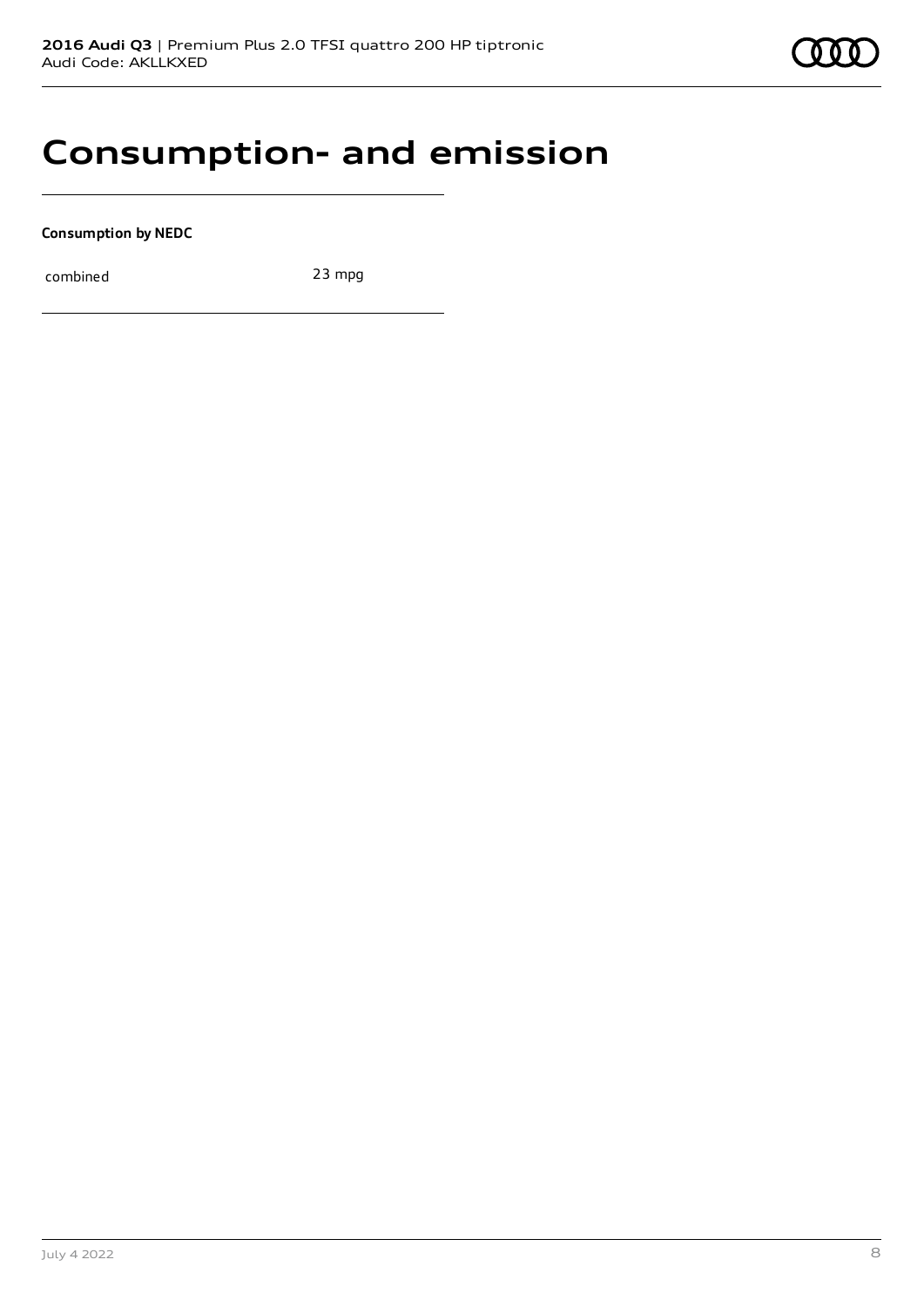

### **Contact**

Dealer **Audi North Houston**

17815 North Fwy 77090 Houston TX

Phone: +12812140500 FAX: 2812140100

www: [https://www.audinorthhouston.com](https://www.audinorthhouston.com/)